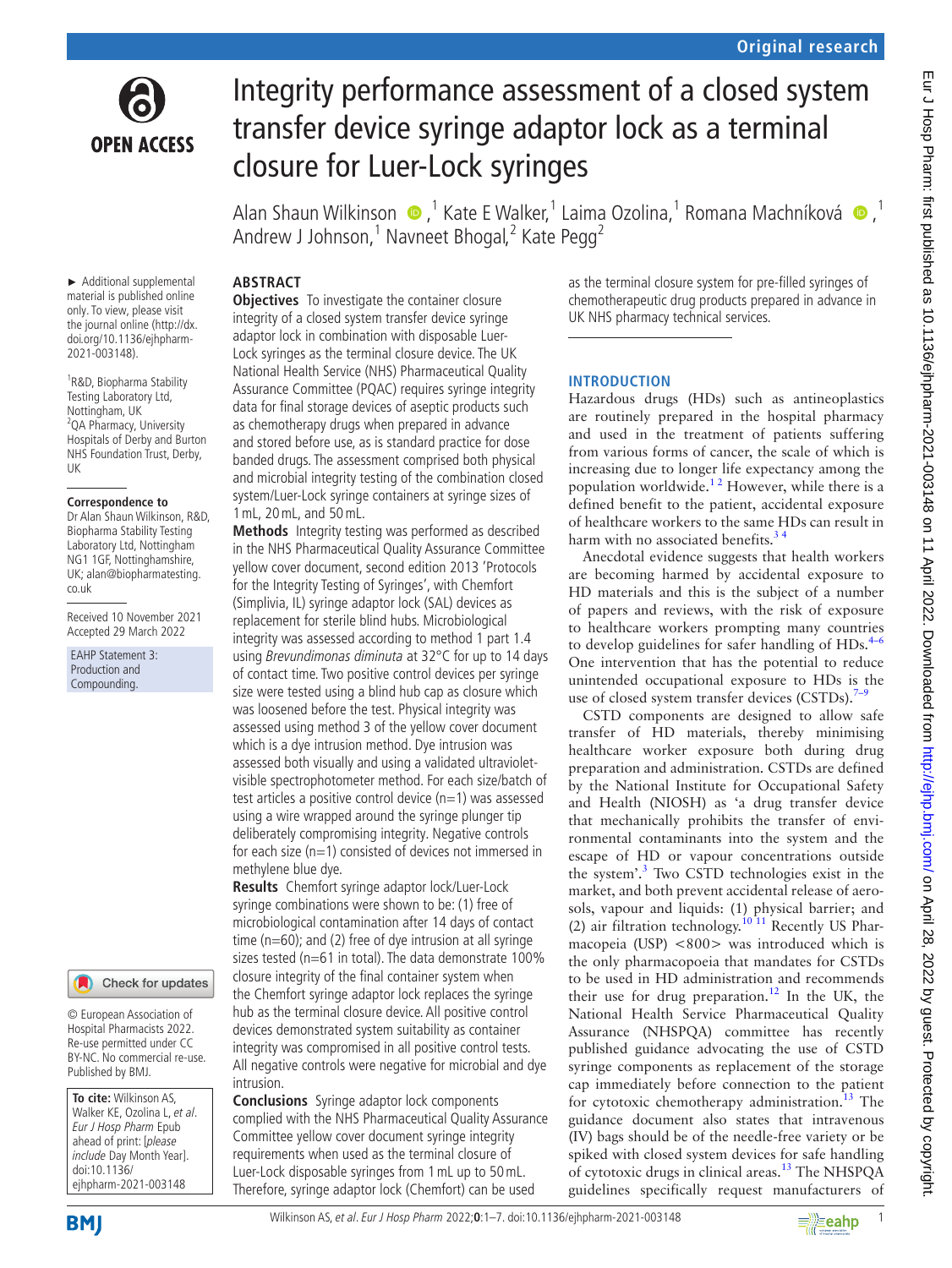CSTDs to provide necessary device integrity data along with product compatibility and stability data to 'enable closed system syringe caps to be able to be added in aseptic services'.<sup>[13](#page-6-3)</sup> Adding CSTD components as part of the final closure system for prefilled syringes in pharmacy technical services (PTS) reduces the potential for accidental exposure to nursing staff when removing the syringe cap before administration as this represents an 'open' system. A recent study by Marler-Hausen *et al* reports a significant reduction in exposure when syringe caps are replaced with CSTD components on the ward before administration compared with no CSTD.<sup>9</sup> The current UK guidance where syringe caps are replaced by CSTD components on the ward before administration involves 'opening' the system and therefore creates the potential for exposure.<sup>13</sup> Therefore, there is an urgent operational need for device integrity data relating to CSTD components when used in combination with syringes to enable CSTD components to be added in PTS during compounding rather than at ward level.

In the UK, the gold standard for testing of syringe integrity is the NHSPQA yellow cover document (YCD) guidance.<sup>14</sup> The YCD requires that both microbiological and physical integrity tests are performed on the container closure system to assess integrity. Microbiological sterility testing of media fills  $(n=20)$ must be performed following immersion of the container in a culture broth according to either method 1 or 2 of the YCD.<sup>[14](#page-6-5)</sup> Method 2 has a short contact time of 30min and employs *Escherichia coli* as the challenge agent. In the present study method 1 was selected which has an extended contact time of 14 days at a temperature of 30–35°Cand uses the challenge organism *Brevundimonas diminuta*, which provides for a more stringent test of integrity.[14](#page-6-5) The test for physical integrity (method 3) of the closure device is a dye intrusion test using methylene blue (MB) dye with the devices rotated for 2hours while immersed in a solution of the dye.<sup>[14](#page-6-5)</sup> The physicochemical and microbial tests described in the NHS YCD share significant commonality with other methods described within USP <1207> and European Pharmacopoeia (Ph. Eur. 3.2.9) for container closure integrity (CCI) testing.[15–17](#page-6-6) Although there is increasing preference for deterministic methods to be used in CCI testing, dye intrusion testing, which is a probabilistic method, remains one of the most commonly applied methods.

For adoption of CSTD components in PTS in the UK, syringe adaptor components must be tested to meet the NHS YCD standards for syringe integrity testing, whereby the syringe adaptor component replaces the sterile blind hub as the terminal closure.<sup>[14](#page-6-5)</sup> The present study aims to assess CCI of a CSTD syringe adaptor lock (SAL) in combination with disposable Luer-Lock syringes as the terminal closure device[.13 18 19](#page-6-3) The present study has the potential to provide the necessary data to support adoption of SAL closed system device components within PTS as replacement for syringe hubs where there is currently a paucity of data.

A recntly published Cochrane review by Gurusamy *et al* concluded that there was no evidence to support or refute the routine use of closed system transfer devices in addition to safe handling of infusional HDs over safe handling on its own.<sup>20</sup> The conclusion was based on the low quality evidence of differences in healthworker exposure between CSTD plus safe handling versus safe handling alone. $20$  Since the initial Cochrane review was published a number of criticisms, including those made in the *American Journal of Health-System Pharmacy* with commentary by McDiarmid *et al*, have been published along with rebuttal articles by various researchers working in the field of occupational health and the oncology community. $21-23$ A full scientific discussion has also been published in a rapid

letter format by Gurusamy *et al*, also in the *American Journal of Health-System Pharmacy*, addressing the criticism levelled at the review by McDiarmid and colleagues.[24](#page-6-9) This resulted in a revised Cochrane review published with adjusted findings not dissimilar to the original conclusions.<sup>25</sup> The debate continues, however, and McDiarmid *et al* have since published a follow-up article stating that the criticisms of the Cochrane review remain valid. $26$  This discussion is outside the scope of the present study.

Despite some concerns over the quality of evidence supporting CSTD use, the 2018 NHS YCD 'Guidance on handling cytotoxics in clinical areas' states that 'Closed system caps should be added to syringes for IV use following removal of the storage cap immediately before connecting to the patient'.<sup>13</sup> The same NHS guidance document also states that 'CSTD device manufacturers/ suppliers should provide the required information in terms of integrity and product compatibility and stability to enable closed system syringe caps to be able to be added in aseptic services'. This study aims to provide the much needed data to support the first of these requirements relating to CSTD use in aseptic services.<sup>[13](#page-6-3)</sup>

#### **MATERIALS AND METHODS**

#### **Materials**

Chemfort SAL, which is a CE marked CSTD component (MG245277, Simplivia Healthcare Ltd, Kiryat Shmona, IL) was used as the tested CSTD components in this study. Chemfort Vial Adaptor (VA) (MG245248, Simplivia Healthcare Ltd) was used to allow draw up of media. All manipulations of the Chemfort SAL and VA were performed in accordance with the manu-facturer's instructions for use (IFU).<sup>[19](#page-6-12)</sup> Becton Dickinson (BD) disposable Luer-Lock (LL) syringes of sizes 1mL (10630694, Fisher UK), 20mL (10569215, Fisher) and 50mL (10636531, Fisher) were assessed as drug containers. Single strength tryptic soya broth (TSB) (Cherwell Laboratories, Bicester, UK) was used as the growth media. Sterile blind hubs were used for control devices (BD, UK). *Brevundimonas diminuta* (ATCC 11568) was supplied by LGC Standards in the UK. Tryptone soya agar (TSA) 90mm plates (IRR Cherwell, UK) and TSA+neutraliser number 4 60mm plates (IRR Cherwell) were used for growth of cultures. Prochlor 8hour sporicidal wipes (Contec, UK), IMS 70% alcohol wipes (Helepet, UK), sterile wipes (individually wrapped) (Helapet) and IMS 70% ethanol spray (Helapet) were used for disinfection. 3,7-bis(dimethylamino)-phenothiaz in-5-ium chloride (methylene blue; MB) dye (0.4% w/v) CAS 61-73-4 (Sigma Aldrich, UK) was used for dye intrusion testing. MilliQ>18mega ohm purified water was generated before use (Elix Merck Millipore, UK). Small split cotter pins and wood screws were used to secure the syringe plungers (Machine Mart, UK) and Leifheit storage containers were used for immersion of devices (Amazon, UK) for dye intrusion testing. Ultraviolet visible (uv-vis) grade flat bottomed 96 microwell plates were used for absorbance reading of all solutions from dye intrusion tests (Fisher, UK).

# **Equipment**

Spectrometer Epoch plate reader (Biotek, UK) was used to measure absorbances at 660nm. Roller mixer (Stuart SRT9D, Fisher) was used for dye intrusion tests. A validated grade A horizontal laminar flow cabinet (HLF6B, Envair, UK) was used for device preparation. LEC incubators (300WNP, LEC UK) and 300NP, LEC UK) were used for incubation of all cultures and were identical in operation. All incubators were monitored continously using the Comark temperature monitoring system.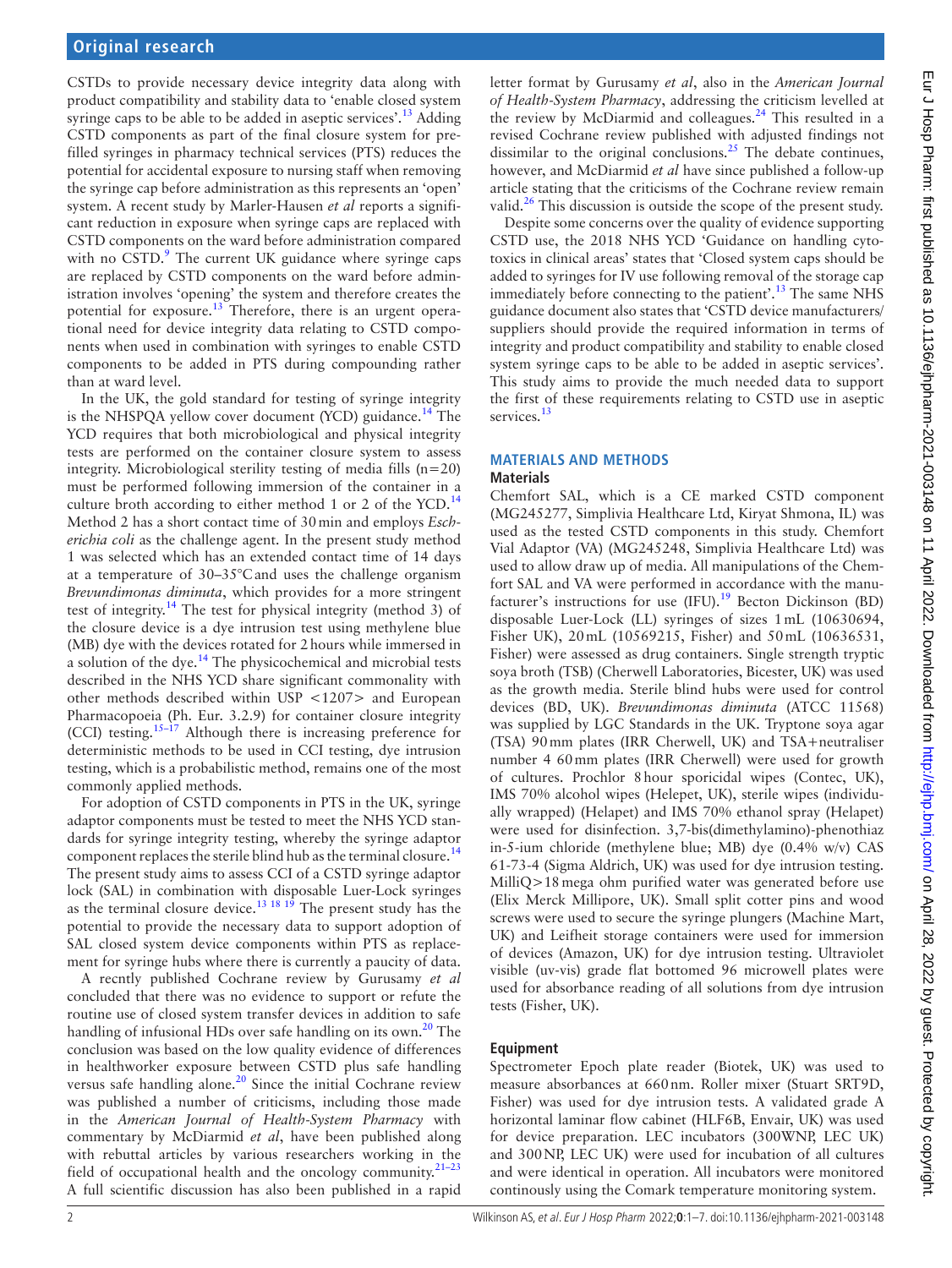# Method 1: microbiological integrity using *Brevundimonas diminuta*—partial immersion testing

All testing was performed as described in the NHS YCD method 1 sub section 1.4 for partial immersion and according to device IFU[.13 18 19](#page-6-3) Disposable BD syringes (1 mL, 20 mL and 50mL) were connected to Chemfort SALs (20 units for each syringe size). Single strength TSB was withdrawn into each syringe and SAL combination unit from a media fill vial (100mL) pre-fitted with a Chemfort vial adaptor. All SAL septa were punctured three times including first puncture to withdraw the media into the body of the syringe by mating the SAL with the corresponding vial adaptor component. These three punctures of the septa were performed to present an additional challenge to the CSTD component. All of the manipulations required to prepare the test articles, including media draw up, were performed using an aseptic technique in a validated grade A laminar flow cabinet (HLF6B Envair, UK) sited within a grade B clean room. Following draw up of the media the devices were disinfected (two-step process) following Quality Assurance of Aseptic Preparation Services (QAAPS) protocols and incubated for 7days at 20–25°Cfollowed by 7days at 30–35°C to confirm the absence of viable bacterial colonies within the TSB containing syringes, before testing.<sup>27</sup> All test articles that were shown to be free of growth were released for testing in the study at the end of the 14-day quarantine period. All test devices were partially submerged into a vessel containing single strength TSB inoculated with sub-cultured *B. diminuta* (ATCC 11568) and incubated for an additional period of 14 days at 30–35°C. The manipulations for integrity testing were performed in an uncontrolled area with the personnel involved wearing mop caps, sterile gloves, low shedding clean room coats and masks (MicronClean, UK). The benches were cleaned with 70% alcohol (Helapet, UK) and a sporicidal cleaning agent ProChlor (Contec, UK) before, during and after testing, gloves were regularly cleaned with 70% alcohol (Helapet), and the room had restricted access during the study. The devices post-testing were cleaned and inspected for evidence of microbial growth as indicated by turbidity in the container. Positive control devices consisted of two LL syringes of each size in combination with a sterile blind hub as the terminal closure device with the hub left partially open. To demonstrate growth promotion capability two test articles that showed no growth of each syringe size were inoculated with TSB that had been contaminated with *B. diminuta*. The inoculated syringes were then incubated for a period of  $3$  days at  $30-35^{\circ}$ C and inspected visually for signs of microbial growth. The acceptance criteria used for assessment of the devices for evidence of microbial growth was that the test articles should remain clear/ non-turbid and free of growth in the media when inspected visually at the end of the test. Any devices that appeared turbid when inspected against clear control samples or showed evidence of microbial growth were assessed as having failed.

# Method 2: physical integrity-dye intrusion testing using methylene blue 0.4% w/v

The test articles comprising LL syringe at each volume size fitted with Chemfort SAL were connected to a Chemfort vial adaptor to allow filling to 75% of maximum volume with MilliQ water. Each Chemfort SAL septa were punctured in total three times before testing. These three punctures were performed to provide an additional physical challenge to the SAL CSTD component and were performed by mating the SAL to the corresponding CSTD vial adaptor component in accordance with IFU. $^{19}$  A partial internal vacuum was then applied to each test article by

pulling out the syringe plunger and securing it using a mechanical screw or pin. Chemfort SAL plus LL syringe combinations were filled and immediately placed in a suitable screw topped vessel containing a solution of MB dye for test. All manipulations of the test devices were performed in a non-sterile uncontrolled laboratory area. Each container of test devices represented a single batch. For the smallest syringe size of 1mL all 20 test articles were accommodated with a positive control  $(n=1)$  in one batch. For the largest syringe size of 50mL, five batches were required due to the lower occupancy of the container and hence five positive control tests were performed, one for each batch. For the intermediate size 20mL syringes, three batches were required and hence three positive control tests were performed in total. The test articles and positive control devices were submerged in the dye solution and rotated for a total of 2hours at 45rpm on a roller mixer.

Positive control devices  $(n=1)$  were included in each batch of testing for all syringe volume sizes and comprised Chemfort SAL/ LL syringe combinations in which a single strand of stainless-steel wire (outer diameter 0.4mm) was inserted, running parallel to the barrel between the plunger seal and the inner barrel wall. The presence of the wire introduced a route of access to the internal compartment of the control device. Different total numbers of positive control syringes for the three sizes were used. This was due to the maximum occupancy for each size combination of BD LL syringe within the cylindrical container. One positive control was included per batch of test articles during testing to verify suitability of the system. Therefore, for the smallest 1mL syringe tested in combination with Chemfort SAL only one positive control device was necessary (n=1). At 50mL, which was the largest syringe size tested, five batches of test articles were generated and hence five positive control devices  $(n=5)$  were required. For the 20mL syringe size, three batches of test articles were used and hence three positive controls were performed, one per batch  $(n=3)$ . In total eight positive control tests were performed. Negative controls were performed comprising all three combinations of SAL/LL syringe filled with MilliQ water (n=1) that were left at ambient temperature for 2hours and not immersed in the dye solution or rotated.

At the end of the test the Chemfort/LL syringe combination devices were removed from the dye solution, washed externally, then inverted 20 times and visually inspected for evidence of dye ingress. In addition, a small volume of each syringe's contents was removed for quantification using a uv-vis spectrophotometer and a validated spectrophotometric method for quantifying the presence of MB dye solution.

A microplate reader set to a detection wavelength of 660nm was used to read all test solutions in triplicate. Three quality control (QC) check standards at low, middle and high concentrations of dye along with MilliQ water (blanks) were read in each plate in triplicate.

The solutions from each syringe combination were analysed in triplicate within the 96-microwell plate. Alongside test solutions, MilliQ water (blank) and the three QC check reference standards (low, medium and high) were also analysed in each plate in triplicate. The QC check standards for MB dye were prepared by diluting the 0.4%w/v MB solution in MilliQ water to the following final MB concentrations:  $4 \times 10^{-5}$ % w/v (low); 0.002%w/v (medium); and 0.4%w/v (high).

For the microplate readings, the average of triplicate MilliQ water blank data  $(n=3)$  was subtracted from the average calculated test data (n=3) and the blank corrected results reported for each test device (n=20) comprising the Chemfort SAL/LL syringe components.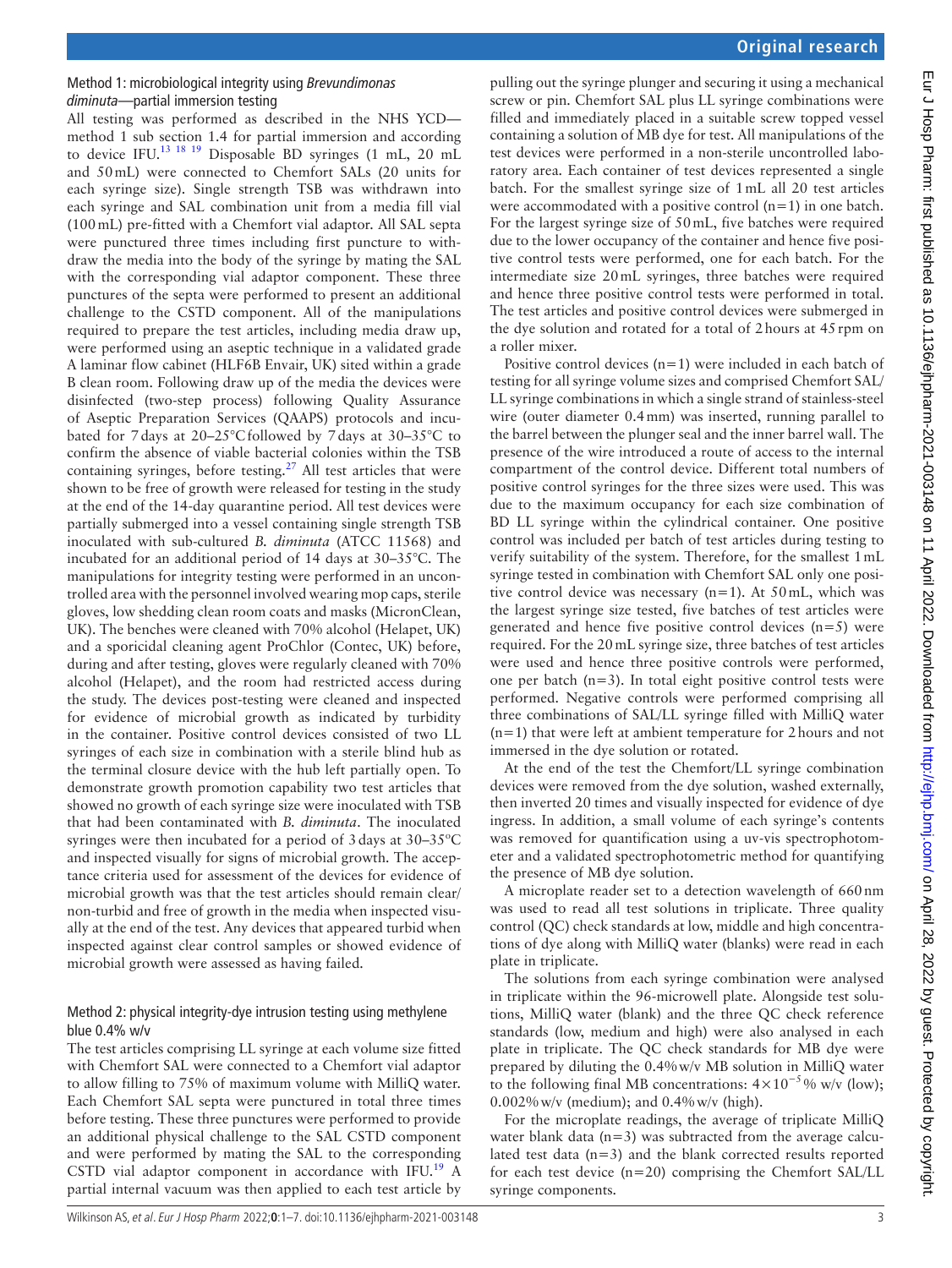

**Figure 1** All three volume sizes of test Luer-Lock syringes fitted to either a blind hub as a positive control (C1, C2, C3) or to a Chemfort SAL as test article (T1, T2, T3) combinations before incubation. SAL, syringe adaptor lock. **Figure 2** One of each size of Luer-Lock syringe fitted to either a blind

<span id="page-3-0"></span>The dye intrusion test was validated according to the International Council for Harmonisation of Technical Requirements for Pharmaceuticals for Human Use (ICH) guidelines as a limit test, with pass or fail outcomes based on the experimentally determined limit of detection (LOD) for detection of colouration of dye visually or when using a spectrophotometer instrument at 660nm detection wavelength. The pass criteria for visual inspection of the test devices was that the solution inside should remain clear with no detectable blue dye colouration when compared against MilliQ water reference solution and low QC check standard, with the low QC check standard dye solution providing a reference for detectable blue dye colour (1 in 10000 dilution of 0.4%w/v MB stock solution) at the LOD. The 1:10000MB diluted solution was determined at the time of the study to be the LOD as it was the lowest amount of dye that could be detected both visually and using a validated spectrophotometer method. All samples from the tested syringe combinations (n=20for 1 mL and 50mL syringes, n=21for 20mL syringes) were visually compared with both MilliQ water (no dye) and to the low concentration QC check standard against a white background. Test devices were assessed as meeting the acceptance criteria for 100% integrity (pass criteria) when in addition to visual inspection spectrophotometric absorbance readings were recorded ≤0.010 ( $\pm$ 0.005) mAu at 660 nm (<LOD). Where acceptance was not met the result was recorded as a fail indicating positive dye ingress.

#### **RESULTS**

#### **Microbiological integrity**

One of each size of the LL syringes were fitted to either a blind hub (n=2) as a positive control (C1, C2, C3) or to a Chemfort SAL (n=20) as test article (T1, T2, T3) combinations. [Figure](#page-3-0) 1 shows the syringe combinations before immersion and testing. In [figure](#page-3-0) 1, both test and control syringe combinations were free of microbial growth after draw up and initial incubation immediately before the test. At the end of the 14-day incubation period at 30–35°C, following the partial-immersion challenge, all test



hub as a positive control (C1, C2, C3) or to a Chemfort SAL as test article (T1, T2, T3) combinations post 14-day incubation at 30–35°C. SAL, syringe adaptor lock.

<span id="page-3-1"></span>combinations were free of microbial growth as can be seen in [figure](#page-3-1) 2 (labelled T1–T3). All positive controls (C1–C3) failed to maintain sterility of the high growth TSB media product at the end of the 14-day incubation at 30–35°C as can be seen in [figure](#page-3-1) 2 (labelled C1–C3), which shows clear evidence of growth in the control syringe combinations C1–C3. The data demonstrate the ability of the Chemfort SAL/LL combination container systems to maintain 100% integrity under the conditions of the YCD microbiological challenge.<sup>[14](#page-6-5)</sup>

Growth promotion testing demonstrated positive growth of *B. diminuta* in triplicate test devices at each of the three volume syringe sizes tested  $(n=9)$ , providing evidence of the ability of the growth media to support growth of the challenge organism post-testing.

#### **Physical integrity**

Positive controls for all syringe sizes evaluated, tested in combination with SAL, resulted in dye intrusion being observed visually and recorded as an absorbance  $\geq$  0.010 ( $\pm$ 0.005) mAu at 660 nm using the spectrophotometer. In every positive control  $(n=9)$  a distinct blue colouration was observed visually inside the control syringes. This demonstrated a failure of container integrity and provided evidence for system suitability of the method to detect a positive breach in integrity resulting in dye intrusion.<sup>14</sup>

All negative control articles  $(n=3)$  remained free of blue dye at the end of test and hence demonstrated that any blue colouration in the test items was due to MB dye intrusion from immersion. The negative control articles showed absorbance readings ≤0.010 ( $\pm$ 0.005) mAu or below LOD at the end of the test as determined by a spectrophotometer.

The results from all devices tested and positive controls obtained in this study are presented in [table](#page-4-0) 1 for both visual detection and quantitative absorbance measurements at 660 nm.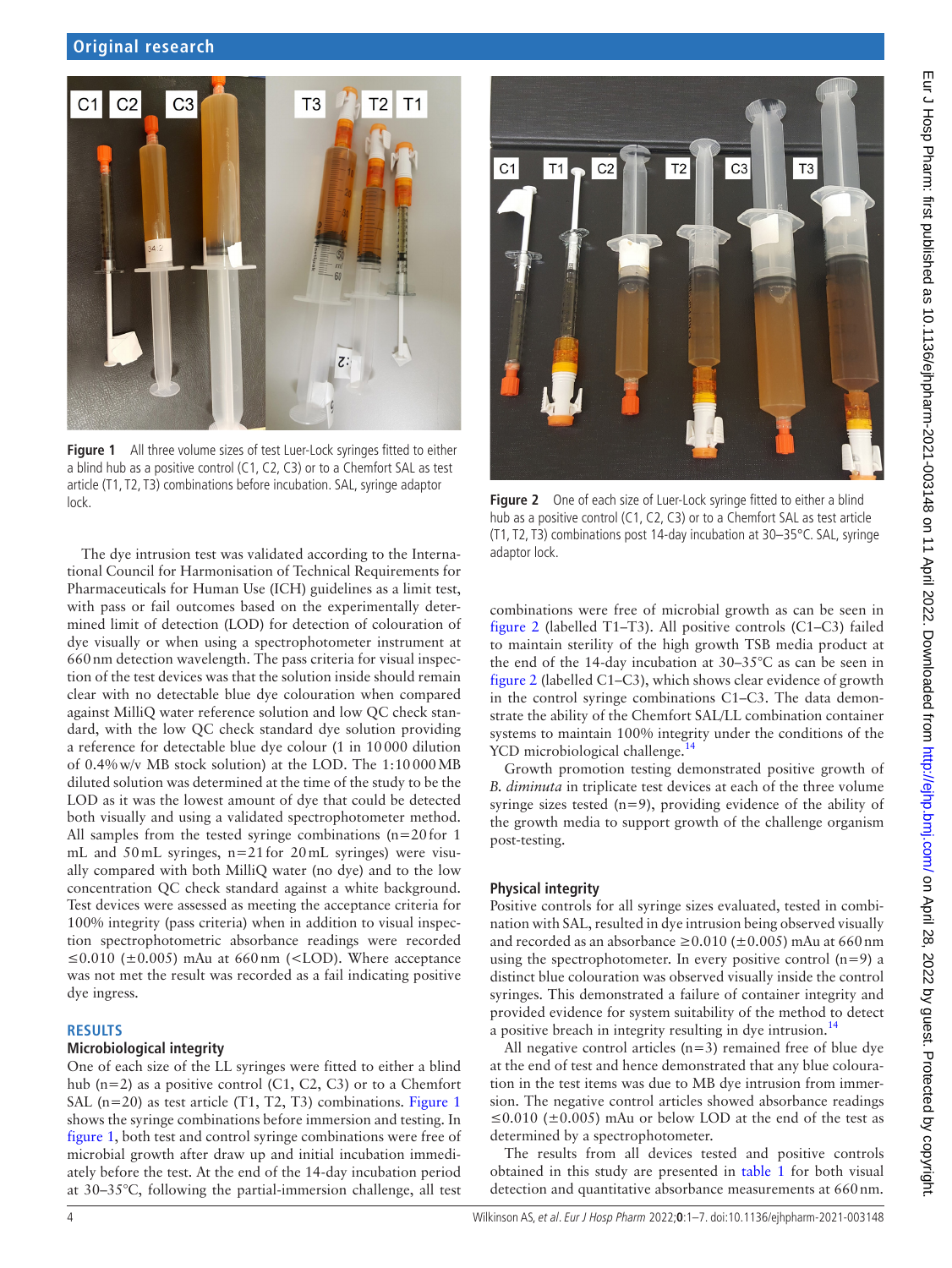<span id="page-4-0"></span>**Table 1** Summary of the spectrophotometric data (660 nm) and visual appearance data for test Chemfort SAL/LL syringe combination and control blind hub/syringe combinations

| Test Chemfort SAL/LL syringe combination results |                                             |        |                            |                                  |                     | Control blind hub/LL syringe combination results |        |                     |                           |                     |
|--------------------------------------------------|---------------------------------------------|--------|----------------------------|----------------------------------|---------------------|--------------------------------------------------|--------|---------------------|---------------------------|---------------------|
| Test syringe<br>size                             | Average<br>absorbance at<br>660 nm $(n=20)$ | 95% CI | <b>Units tested</b><br>(n) | <b>Spectrometer</b><br>pass/fail | Visual<br>pass/fail | Average absorbance<br>at 660 nm                  | 95% CI | Units tested<br>(n) | Spectrometer<br>pass/fail | Visual<br>pass/fail |
| 50 mL                                            | $-0.004$                                    | 0.001  | 20                         | Pass                             | Pass                | 3.352                                            | 1.094  |                     | Fail                      | Fail                |
| 20 mL                                            | $-0.004$                                    | 0.001  | 21                         | Pass                             | Pass                | .944                                             | 4.682  | З                   | Fail                      | Fail                |
| 1 mL                                             | $-0.005$                                    | 0.002  | 20                         | Pass                             | Pass                | 0.048                                            | N/A    |                     | Fail                      | Fail                |

LL, Luer-Lock; SAL, syringe adaptor lock.

All of the individual 96-microwell plate data for the test Chemfort SAL/LL syringe combination and control blind hub/LL syringe combination are presented in the [online supplemental](https://dx.doi.org/10.1136/ejhpharm-2021-003148)  [tables S1 and S2.](https://dx.doi.org/10.1136/ejhpharm-2021-003148)

#### **DISCUSSION**

This study demonstrates that a CSTD syringe adaptor can be used as a terminal closure device for pre-filled syringes containing chemotherapy drug products prepared in aseptic compounding centres. Where advanced preparation and extended storage of the aseptic product is required, additional stability data and compatibility data around those aseptic products should also be provided by the device manufacturer to support clinical practice in accordance with the relevant NHS cover document guidance.<sup>[13](#page-6-3)</sup> The data presented fulfils the requirements of the NHSPQA guidance requirements around sterility data to support the addition of closed system components to pre-filled syringes in aseptic compounding units in the UK and meets the requirements around integrity testing stated in the 2018 NHS guidance document on handling cytotoxics in clinical areas.<sup>[13](#page-6-3)</sup> Full integrity of the combination container comprising the Chemfort SAL/ LL syringe was demonstrated at all three syringe size combinations with no route of access for microbial or physical contamination of the product.

There are three potential routes of entry for external contaminants to access the internal space of the Chemfort SAL/LL syringe combination device: (1) through the luer-to-luer connection between the SAL and commercial LL syringe; (2) through the puncture site of the SAL septa; and (3) through the rear of the syringe between the plunger and the barrel. In this study routes 1 and 2 were assessed in the microbiological arm of the study, and routes 1, 2 and 3 were assessed in the physical arm. The SAL septa were deliberately punctured a total of three times before testing, to represent a worst-case scenario. The presence of a puncture site within the septa allows a potential route of access to the internal space of the SAL/LL syringe combination device. Even after three punctures of the septa of the SAL container, closure integrity was demonstrated and found to be 100% in both the microbiological and physical tests.

As the luer-to-luer connection is stringently assessed in both arms of this study, the outcomes demonstrate conclusively that the luer-to-luer connection of a two-piece combination device (CSTD/LL syringe combination device) is equivalent in device integrity to a syringe device with no luer-to-luer connection present.

No prior published data exist regarding integrity testing of the syringe adaptor CSTD components as part of a final container system performed to YCD standards. $13$  However, there are a number of reports from CSTD manufacturers that make claims regarding microbiological integrity testing of CSTD components using different microbial challenge study designs.<sup>28-33</sup> All

report the ability of the respective CSTDs to resist a specific microbial challenge applied to the septa before connecting components. The data reported by each author as a microbial ingress test are essentially a microbial assessment for container integrity where the container system comprises CSTD components. In each study microbial contamination of the septa of the vial adaptors is followed immediately by a cleaning disinfection step before connection of the CSTD components. As such these microbial challenge studies report the efficacy of the cleaning procedure employed and not the ability of the CSTD components to resist microbial ingress. In the present study a motile organism was employed with the devices immersed over an extended contact time of 14 days at an incubation temperature of 30–35°Callowing optimum growth of the *B. diminuta* challenge organism. This, combined with three punctures of the septa membranes before immersion, represents an extreme challenge for the Chemfort SAL/LL syringe combination container system. Furthermore, the challenge organism length scale is of the order of a few hundred nanometers in diameter and between 2 and 8  $\mu$ m in length, which in combination with its high motility makes it very effective at penetrating breaches in sterile container systems. Finally, it is noteworthy that all of the manufacturer sponsored microbial ingress studies on CSTD components have focused exclusively on the CSTD septa membranes as the main site of entry, whereas the present study assessed overall device integrity from multiple points of entry, not just the CSTD septa.<sup>28-33</sup>

McMichael *et al* reports microbial integrity testing of PhaSeal (BD) components using media filled vials when accessing the vials over  $7$  days.<sup>34</sup> However, all manipulations were performed in an ISO 5 environment where there is not expected to be a microbial challenge to the devices. As such the study reported here is the first study to report an actual microbial challenge to a CSTD component (SAL) when used as part of a terminal container closure system.

In order for a CSTD to meet the NIOSH definition for a CSTD the device needs to demonstrate that: (1) no HD can escape out from the system; and (2) no environmental contamination can cross the system boundary.<sup>3</sup> The authors have previously published data on and demonstrated system performance of Tevadaptor CSTD components (Chemfort is the second generation of Tevadaptor), when assessed according to the draft 2016 NIOSH test protocol.<sup>11</sup> Identical containment information has been proven and is available on file for Chemfort (unpublished data). The combined studies fulfil part (a) of the NIOSH CSTD requirement.<sup>3</sup> The results reported in the present study provide the evidence that Chemfort satisfies part (b) of the NIOSH CSTD definition and adds to the body of evidence that demonstrates Chemfort being capable of preventing environmental contamination and maintains a sterile barrier when used as part of a final container system.<sup>[3](#page-5-1)</sup>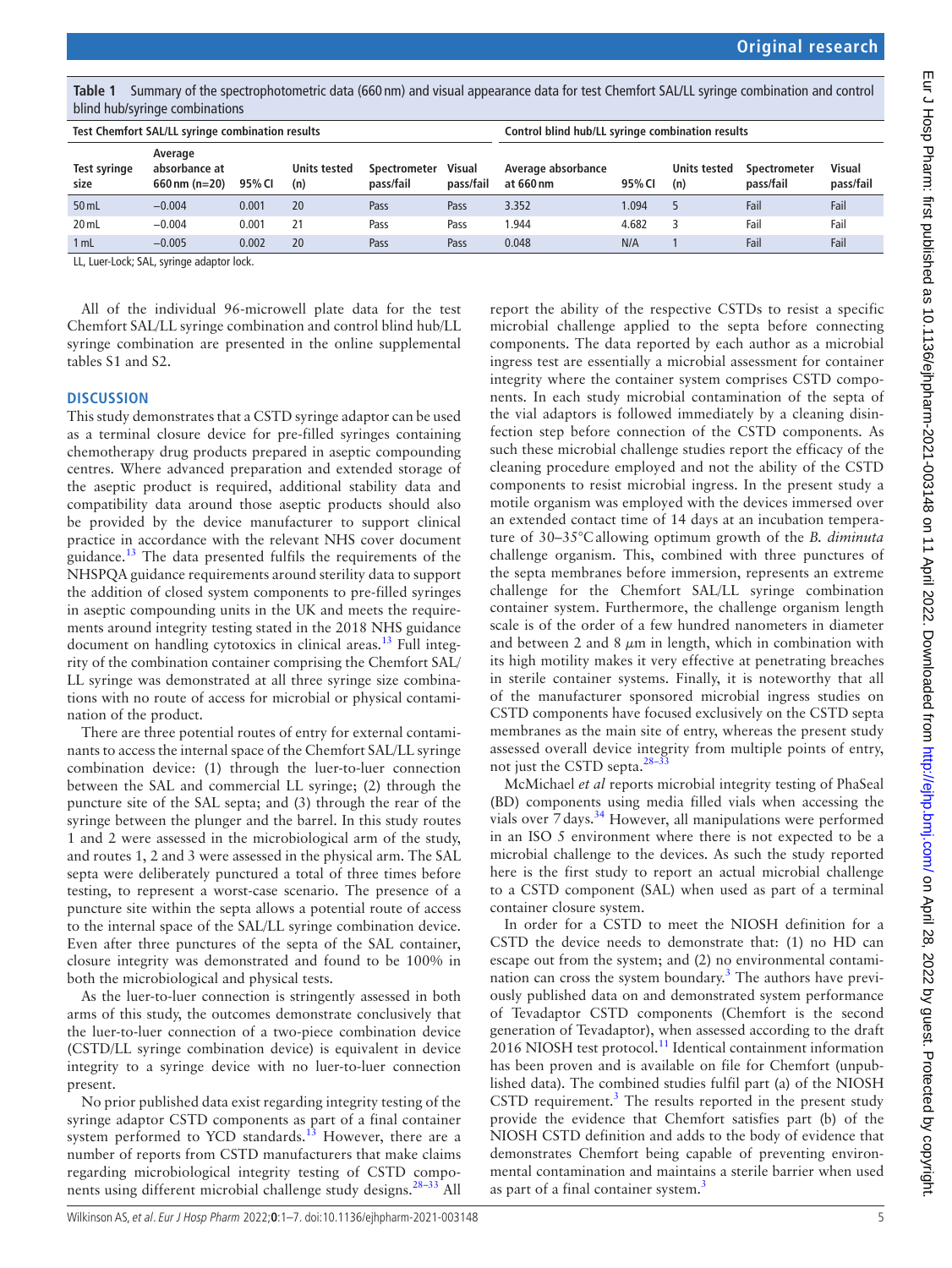The data support the use of the Chemfort SAL to be used as the terminal closure device in combination with LL syringes within aseptic compounding units. Where extended storage of aseptically compounded sterile products used in chemotherapy is required, including dose banded products, and these are to be prepared using CSTD cap components fitted as a terminal closure device, the NHS YCD guidance states that additional stability and drug compatibility data are also required from the manufacturer.<sup>[13](#page-6-3)</sup>

Current practice in UK PTS involves the use of a sterile blind hub as closure for pre-filled syringes used on aseptic products prepared in advance and stored over extended time periods,  $\frac{1}{2}$  including chemotherapeutic drugs.<sup>13</sup> Dose banding of parenteral chemotherapeutic drug products where patient-individualised doses are rounded up or down to predetermined banded doses has been successfully implemented for a number of years in the UK.<sup>[35 36](#page-6-17)</sup> Banding of chemotherapy doses offer several advantages for the hospital aseptic compounding unit, including: reduced patient waiting times, reduction in chemotherapy waiting times, and reduction in drug wastage. However, to leverage economic and patient outcome advantages of advanced aseptic compounding of chemotherapy using dose banding of pre-filled syringes requires: (1) access to extended drug stability data for the drug product; (2) a compounding environment and systems in place for quality control and quality assurance; and (3) container integrity data for the final storage device which, in the case of a pre-filled syringe, is typically a sterile blind hub.<sup>[13](#page-6-3)</sup> Drug stability and compatibility testing sits outside the scope of the current study. The present study reports for the first time syringe integrity data for a CSTD component (Chemfort SAL) to be used with LL syringes as part of the final container system in PTS, allowing the addition of CSTD components as part of dose banding in the UK.

# **CONCLUSIONS**

This study reports the testing of Chemfort SAL CSTD components when combined with 1mL, 20mL and 50mL LL (BD)

# **What this paper adds**

# **What is already known on this topic**

- ► Current NHS recommendation is for closed system transfer device (CSTD) caps to be added to Luer-Lock (LL) syringes immediately before connecting to the patient to reduce healthworker exposure.
- ► NHS recommends that CSTD manufacturers provide information for integrity, product compatibility and stability to enable CSTD syringe caps to be added in aseptic services. Data need to comply with relevant NHS Quality Assurance Committee yellow cover document (YCD) guidelines.

# **What this study adds**

► This study provides NHS YCD compliant integrity data for Chemfort syringe adaptor lock components in combination with LL syringes in aseptic services.

#### **How this study might affect research, practice and/or policy**

► The data allow for the first time a CSTD (Chemfort) component to be used as terminal closure for LL syringes in aseptic services for dose banding in the UK. This will help reduce potential for exposure of healthcare workers to cytotoxic drugs on the ward.

syringes in accordance with the NHS YCD for syringe integrity and fulfils the requirements of the NHSPQA requirements for addition of CSTD components to pre-filled syringes in UK aseptic compounding units.<sup>13</sup> All 60 combinations of the Chemfort SAL device demonstrated 100% integrity across both the microbiological and physical integrity tests. The results support the suitability of Chemfort SAL as a terminal closure device for BD LL syringes in aseptic PTS. The present study provides the evidence to support Chemfort SAL components being added within aseptic services and will have the most impact within compounding centres performing dose banding of chemotherapy drugs, where the addition of closed system components as recommended by UK NHSPQA guidelines provide for a safer administration space, helping to protect health workers from accidental occupational exposure when handling pre-filled syringes. $3-5$  13

**Twitter** Alan Shaun Wilkinson [@BSTLNotts](https://twitter.com/BSTLNotts)

**Acknowledgements** The authors would like to acknowledge and thank Simplivia Healthcare (www.Simplivia.com) for the provision of a research grant and Chemfort medical devices which were used in the testing.

**Contributors** ASW and KEW were directly involved in the study design, data analysis, and writing of the manuscript. KEW was also involved in planning and data interpretation as well as reporting. RM, LO, KP, NB and AJJ were all involved in the planning, conduct, acquisition of data, data interpretation, data checking and analysis. ASW is the guarantor.

**Funding** The authors received a research grant and medical devices (Chemfort) from Simplivia Healthcare (www.Simplivia.com) to support carrying out the research for the study.

**Competing interests** None declared.

**Patient consent for publication** Not applicable.

**Ethics approval** Not applicable.

**Provenance and peer review** Not commissioned; externally peer reviewed.

**Data availability statement** Data are available upon reasonable request. Data are available upon request to the corresponding author.

**Supplemental material** This content has been supplied by the author(s). It has not been vetted by BMJ Publishing Group Limited (BMJ) and may not have been peer-reviewed. Any opinions or recommendations discussed are solely those of the author(s) and are not endorsed by BMJ. BMJ disclaims all liability and responsibility arising from any reliance placed on the content. Where the content includes any translated material, BMJ does not warrant the accuracy and reliability of the translations (including but not limited to local regulations, clinical guidelines, terminology, drug names and drug dosages), and is not responsible for any error and/or omissions arising from translation and adaptation or otherwise.

**Open access** This is an open access article distributed in accordance with the Creative Commons Attribution Non Commercial (CC BY-NC 4.0) license, which permits others to distribute, remix, adapt, build upon this work non-commercially, and license their derivative works on different terms, provided the original work is properly cited, an indication of whether changes were made, and the use is noncommercial. See:<http://creativecommons.org/licenses/by-nc/4.0/>.

#### **ORCID iDs**

Alan Shaun Wilkinson <http://orcid.org/0000-0001-6994-1966> Romana Machníková<http://orcid.org/0000-0002-2840-1979>

# **REFERENCES**

- <span id="page-5-0"></span>1 Stewart BW, Wild CP. International Agency for Research on Cancer. World Cancer Report. World Health Organisation, 2014.
- 2 Ferlay J, Colombet M, Soerjomataram I, et al. Estimating the global cancer incidence and mortality in 2018: GLOBOCAN sources and methods. [Int J Cancer](http://dx.doi.org/10.1002/ijc.31937) 2019;144:1941–53.
- <span id="page-5-1"></span>3 National Institute for Occupational Safety and Health. Preventing occupational exposure to antineoplastic and other hazardous drugs in health care settings. Safety and health, 2004. Available:<http://www.cdc.gov/niosh/>[Accessed 10 Dec 2020].
- <span id="page-5-2"></span>4 Connor TH, DeBord DG, Pretty JR, et al. Evaluation of antineoplastic drug exposure of health care workers at three university-based US cancer centers. [J Occup Environ Med](http://dx.doi.org/10.1097/JOM.0b013e3181f72b63) 2010;52:1019–27.